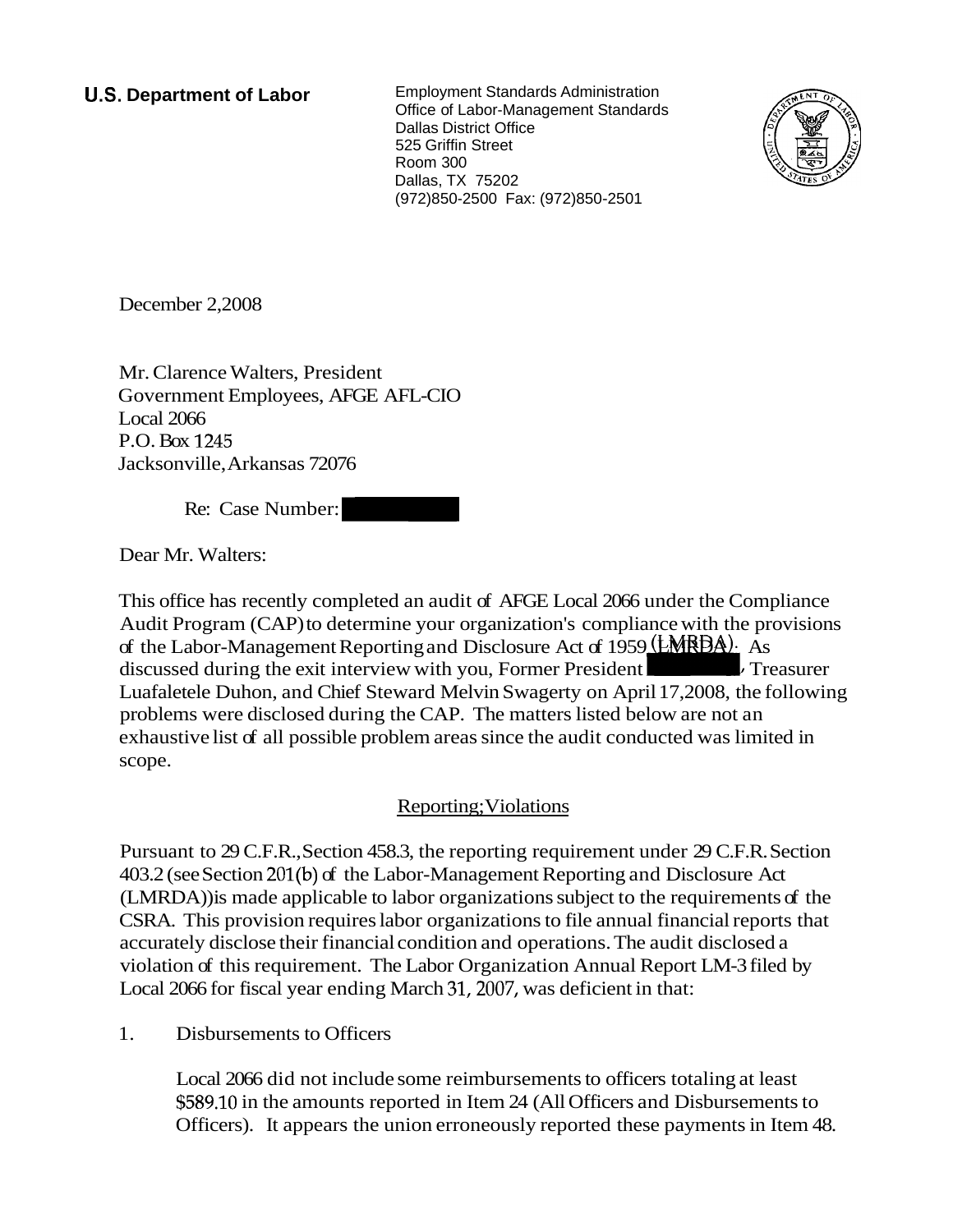Mr. Clarence Walters December 2,2008 Page 2 of 3

The union must report most direct disbursements to Local 2066 officers and some indirect disbursements made on behalf of its officers in Item 24. A "direct disbursement" to an officer is a payment made to an officer in the form of cash, property, goods, services, or other things of value. See the instructions for Item 24 for a discussion of certain direct disbursements to officers that do not have to be reported in Item 24. An "indirect disbursement" to an officer is a payment to another party (including a credit card company) for cash, property, goods, services, or other things of value received by or on behalf of an officer. However, indirect disbursements for temporary lodging (such as a union check issued to a hotel) or for transportation by a public carrier (such as an airline) for an officer traveling on union business should be reported in Item 48 (Office and Administrative Expense).

2. Cash Reconciliation

It appears that the cash figures reported in Item 25 are not the cash figures according to the union's books after reconciliation to the bank statements. The instructions for Item 25 state that the union should obtain account balances from its books as reconciled to the balances shown on bank statements.

3. Failure to File

Pursuant to 29 C.F.R. Section 458.3, the requirement under 29 C.F.R. Section 402.4 implementing LMRDA Section 201(a) is made applicable to labor organizations subject to the requirements of the CSRA. This provision requires labor organizations to file copies of any revised constitution and bylaws when it files its annual financial report. The audit disclosed a violation of this requirement. Local 2066 amended its constitution and bylaws in 2007, but did not file the required copies with its LM report for that year.

Local 2066 has now filed a copy of its constitution and bylaws.

Local 2066 must file an amended Form LM-3 for fiscal year ending March 31,2007, to correct the deficient items discussed above. I provided you with a blank form and instructions, and advised you that the reporting forms and instructions are available on the OLMS website (www.olms.dol.gov). The amended Form LM-3 should be submitted to this office at the above address as soon as possible, but not later than December 19,